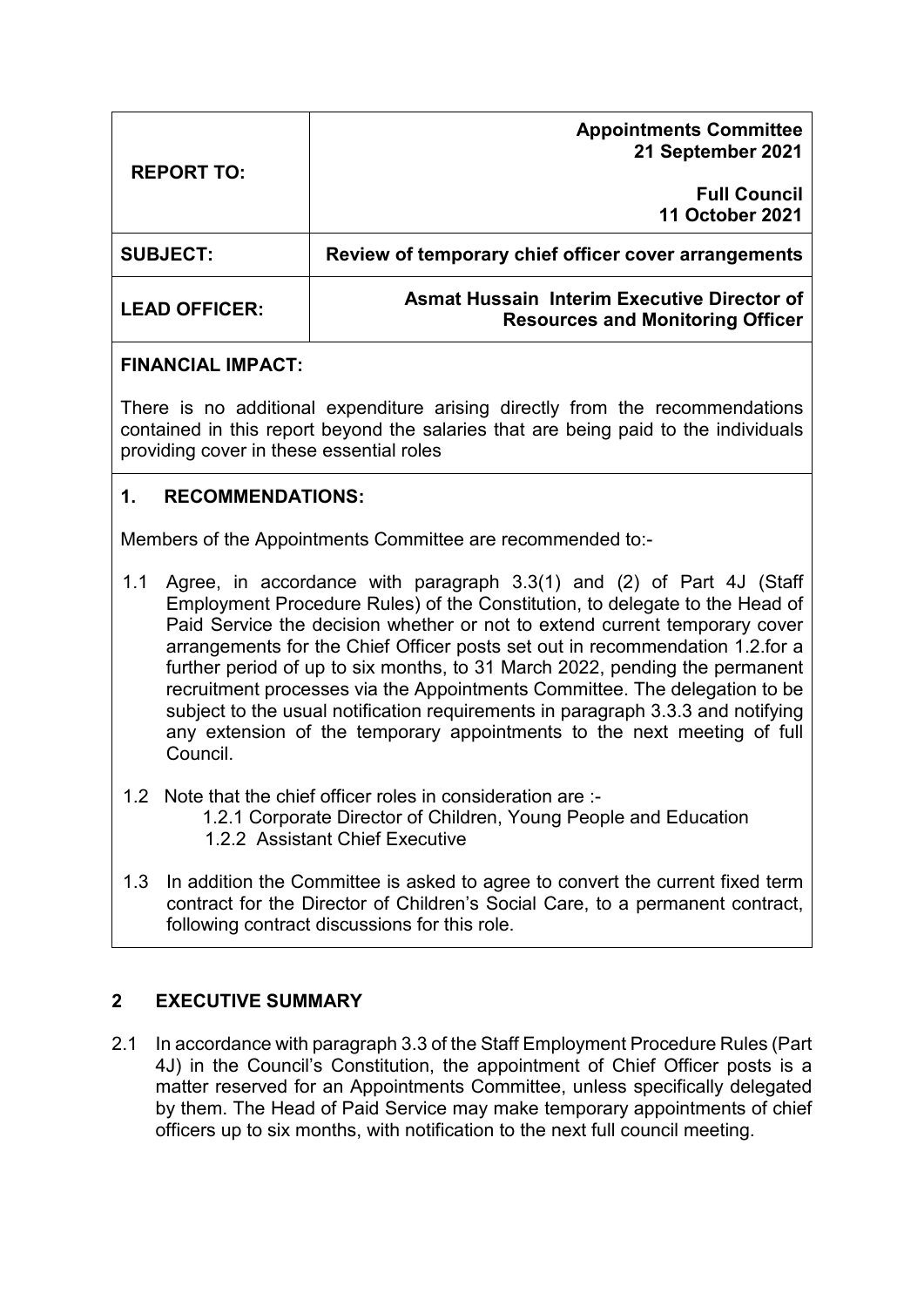- 2.2 The council comprehensive set of improvement activities, as detailed in the Croydon Renewal Plan are progressing and to ensure a continuous focus on delivery, there needs to be robust management of the organisation. There are currently a number of temporary cover arrangements in place at chief officer level that are due to conclude at the end of September 2021. These are in place primarily pending the reorganisation of the top 3 tiers of the council's management. Cover is in place to ensure continuity and support for all staff teams pending the permanent recruitment process of the new agreed structure.
- 2.3 The Council has made significant improvements in the matching and ring-fencing process and has concluded a procurement process for the Recruitment Partner for the vacant gaps in the top 3 tiers of council management. It is therefore necessary for good operational and business efficiency that the cover arrangements are extended to provide continuity and ensure progress on key projects is not delayed.

#### **3. BACKGROUND AND CONTEXT**

- 3.1 In September 2020 a number of fixed term appointments and secondments were made at chief officer level from internal resources, to maintain Director level accountability for a number of key areas of service. The appointment of the Councils new Head of Paid Service and approved Organisational Redesign of Croydon, the Council is now progressing the permanent recruitment and there is still a period of temporary cover.
- 3.2 The posts in question are:-
	- 3.2.1 Corporate Director of Children, Young People and Education. The extension of the temporary arrangements is for a further period of up to 6 months to 31<sup>st</sup> March 2022, pending permanent recruitment
	- 3.2.2 Assistant Chief Executive, the extension of the temporary arrangements is for a further period of up to 6 months to 31st March 2022, pending permanent recruitment
- 3.3 Whilst the planned recruitment is underway the organisation needs some managerial stability to maintain service delivery. Staff confidence in management arrangements is crucial as is a sense of continuity, where possible in the short term.
- 3.4 The current temporary post holders are currently fully engaged in the planning and delivery of the budget of their services and are providing operational oversight and guidance to the services. There are no concerns about their performance.
- 3.5 The Improvement and Assurance Panel have welcomed the Council approved Organisational Redesign of Croydon and ensure that the Council has appropriate interim arrangements whilst that concludes.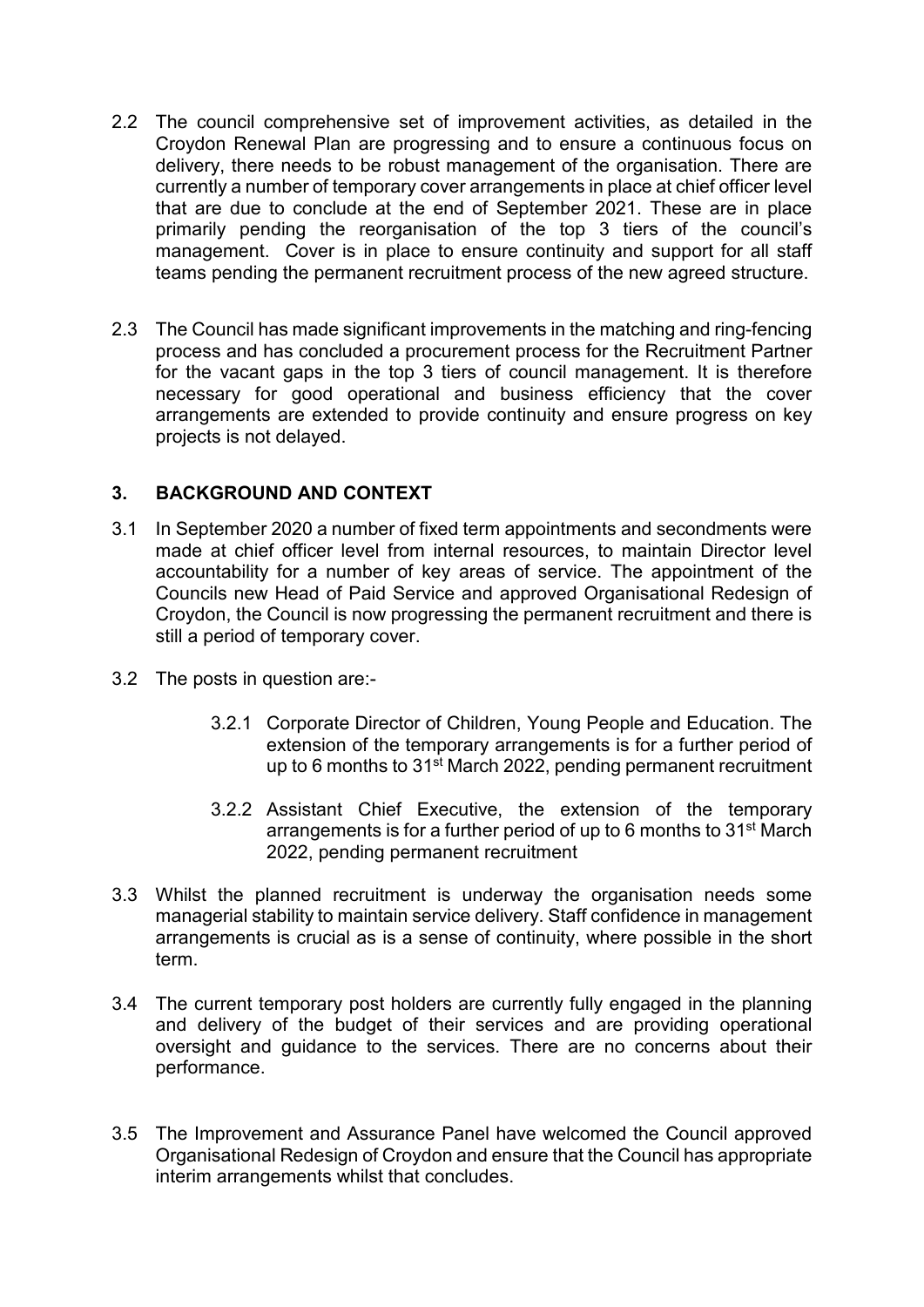- 3.6 In taking the decision to delegate the decision to extend the temporary arrangements for a further period of up to 6 months, to 31 March 2022, to the Chief Executive officer in this instance, will ensure quick reassurance for the staff concerned and the organisation more generally.
- 3.7 The recommendation to convert the current fixed term contract to a permanent contract arrangement for the Director of Children's Social Care, reflects a good business case to ensure stability for the service in its improvement journey. The appointment was made from a full Appointment Committee's unanimous decision on 10<sup>th</sup> March 2021 to recruit permanent to the role. At the request of the successful candidate a fixed term contract was entered into, subject to review. Subsequently the postholder has indicate their willingness to convert to a permanent contract as originally proposed as part of the recruitment exercise and Appointment Committee decision on 10 March 2021. This role is highlighted as hard to recruit to nationally and the current postholder is performing well and a permanent commitment is a positive step for service stability. Approval is sought for the conversion to a permanent role.

#### **4. FINANCIAL AND RISK ASSESSMENT CONSIDERATIONS**

There are no additional finance requests beyond payment of salaries that are committed in the budget to cover these fixed-term contract extensions.

Approved by: Matthew Davies, interim Deputy Section 151 Officer

#### **5. LEGAL CONSIDERATIONS**

- 5.1 The Head of Litigation and Corporate Law comments on behalf of the interim Director of Law and Governance that the Council may generally appoint such staff as it considers necessary for the proper discharge of its functions on such reasonable terms and conditions, including remuneration, as the Council thinks fit.
- 5.2 The function of appointment of a member of staff of the authority must generally be discharged, on behalf of the authority, by the Head of Paid Service or by an officer nominated by the Head of Paid Service. However, paragraph 3.3(1) of the Staff Employment Procedure Rules in Part 4J of the Constitution provides that with regard to the appointment of Chief Officers the function will usually be carried out by the Appointments Committee.
- 5.3 The definition of 'Chief Officer' in Part 4J of the Constitution includes interim appointments to Chief Officer positions such as the posts set out in paragraph 1.2 of the recommendations contained in this report.
- 5.4 Separately, paragraph 3.3(2) of the Staff Employment Procedure Rules in Part 4J in the Constitution delegates to the Head of Paid Service authority to make temporary appointments of Chief Officers for a period of up to 6 months subject